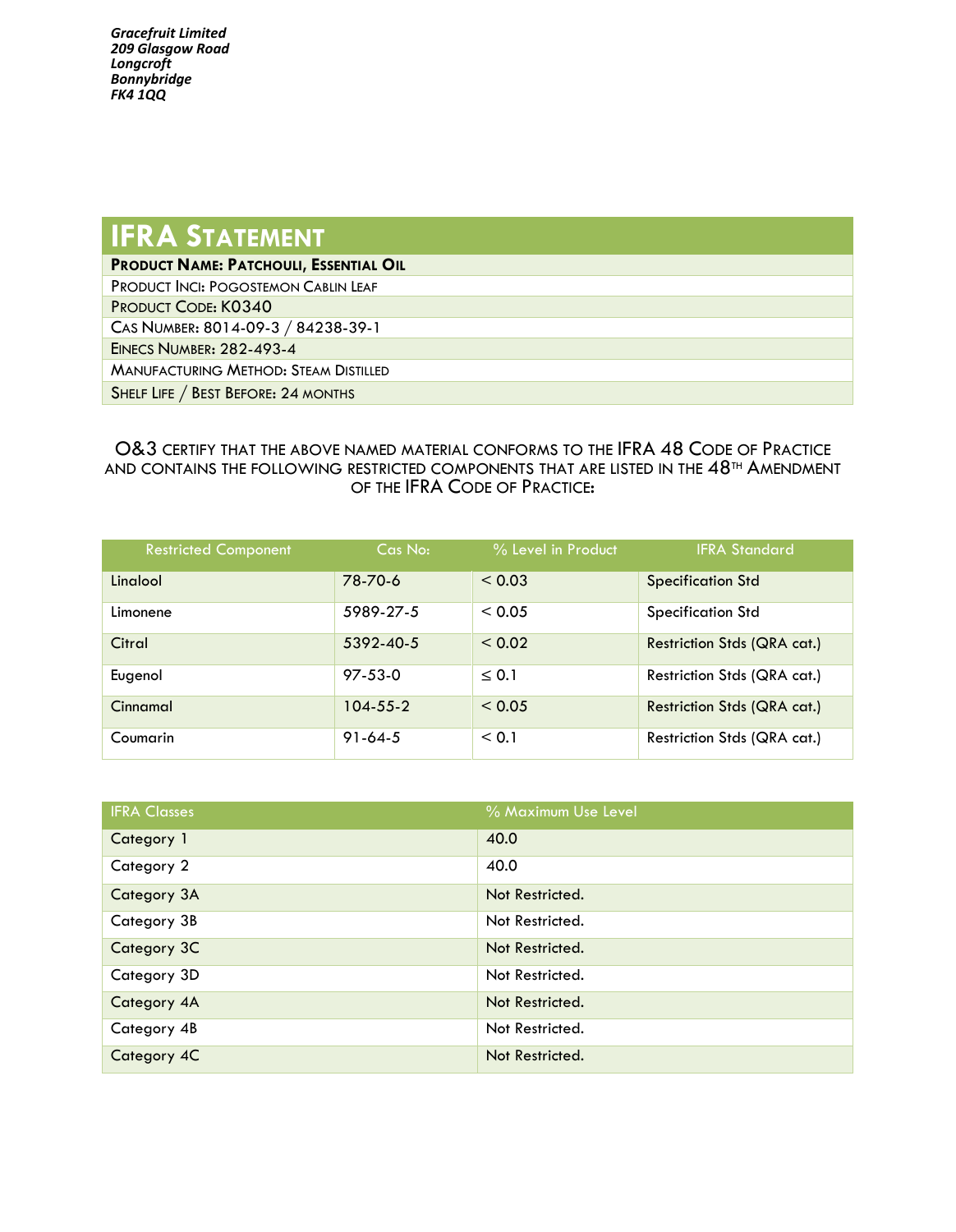| Category 4D  | Not Restricted. |
|--------------|-----------------|
| Category 5   | Not Restricted. |
| Category 6   | Not Restricted. |
| Category 7A  | 80.0            |
| Category 7B  | 80.0            |
| Category 8A  | Not Restricted. |
| Category 8B  | Not Restricted. |
| Category 9A  | Not Restricted. |
| Category 9B  | Not Restricted. |
| Category 9C  | Not Restricted. |
| Category 10A | Not Restricted. |
| Category 10B | Not Restricted. |
| Category 11  | Not Restricted. |

| <b>Finished product types</b>                                                                                                                                                                                                                                                                                                                                                                              | <b>IFRA</b> class |
|------------------------------------------------------------------------------------------------------------------------------------------------------------------------------------------------------------------------------------------------------------------------------------------------------------------------------------------------------------------------------------------------------------|-------------------|
| Toys; Lip Products of all types (solid and liquid lipsticks, balms, clear or colored etc)                                                                                                                                                                                                                                                                                                                  | Class 1           |
| Deodorant and Antiperspirant products of all types (spray, stick, roll-on, under-arm and body etc)                                                                                                                                                                                                                                                                                                         | Class 2           |
| Hydroalcoholic products applied to recently shaved skin (EdT range)                                                                                                                                                                                                                                                                                                                                        | Class 3.A         |
| Hydroalcoholic products applied to recently shaved skin (fine fragrance range)                                                                                                                                                                                                                                                                                                                             | Class 3.B         |
| Eye Products of all types (eye shadow, mascara, eyeliner, eye make-up, etc) including eye cream. Men's Facial<br><b>Creams and Balms</b>                                                                                                                                                                                                                                                                   | Class 3.C         |
| Tampons.                                                                                                                                                                                                                                                                                                                                                                                                   | Class 3.D         |
| Hydroalcoholic Products applied to unshaved skin (EdT range). Ingredients of Perfume Kits. Scent Strips for<br>Hydroalcoholic Products, "scratch and sniff", other paper products not mentioned elsewhere for which skin exposure is<br>only incidental (e.g. spectacle cleaning tissues).                                                                                                                 | Class 4.A         |
| Hydroalcoholic Products applied to unshaved skin (Fine Fragrance range).                                                                                                                                                                                                                                                                                                                                   | Class 4.B         |
| Hair Styling Aids and Hair Sprays of all types (pumps, aerosol sprays, etc); Hair Deodorant. Body Creams, Oils,<br>Lotions of all types (including baby creams, lotions, oils). Fragrance Compounds for Cosmetic Kits, Foot Care Products                                                                                                                                                                  | Class 4.C         |
| <b>Fragrancing Cream</b>                                                                                                                                                                                                                                                                                                                                                                                   | Class 4.D         |
| Women's Facial Creams/Facial Make-up (excluding eye cream); Facial Masks; Hand Cream<br>Wipes or refreshing tissues for Face, Neck, Hands, Body.                                                                                                                                                                                                                                                           | Class 5           |
| Mouthwash, Toothpaste.                                                                                                                                                                                                                                                                                                                                                                                     | Class 6           |
| Intimate Wipes; Baby Wipes.                                                                                                                                                                                                                                                                                                                                                                                | Class 7 A         |
| Insect Repellent (intended to be applied to the skin).                                                                                                                                                                                                                                                                                                                                                     | Class 7 B         |
| Make-up Removers of all types (not including face cleansers). Hair Styling Aids Non-Spray of all types (mousse, gels,<br>leave-in conditioners etc). Nail Care. All Powders & Talcs (including baby powders and talcs).                                                                                                                                                                                    | Class 8           |
| Liquid Soap, Bar Soap (toilet soap); Depilatory; Conditioner (rinse-off), Shampoos of all types (including baby<br>shampoos).Face Cleansers of all types (washes, gels, scrubs, etc).Shaving Creams of all types (stick, gels, foams,<br>etc). Body Washes of all types (including baby washes). Shower Gels of all types; Bath Gels, Foams, Mousses, Salts,<br>Oils and other products added to bathwater | Class 9.A         |